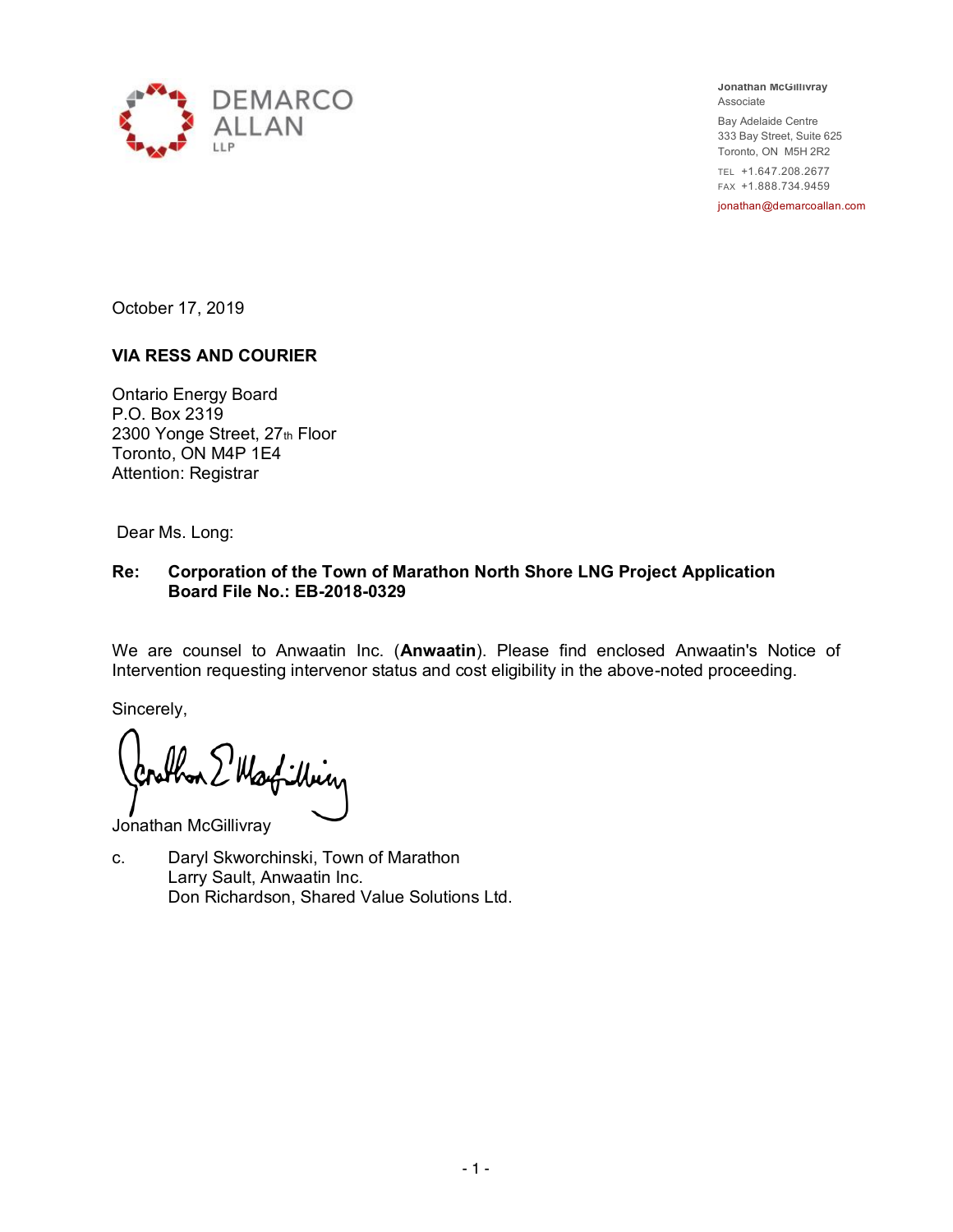#### **ONTARIO ENERGY BOARD**

**IN THE MATTER OF** the *Ontario Energy Board Act, 1998*, SO 1998, c. 15 (Sched B), as amended (the **Act**) and the *Municipal Franchises Act* (the **MFA**), RSO 1990, c. M.55, as amended;

**AND IN THE MATTER OF** an application by the Corporation of the Town of Marathon under section 8 of the MFA for an order or orders granting Certificates of Public Convenience and Necessity to the Corporation for the construction of works in the Town of Marathon, Township of Manitouwadge, Township of Schreiber, Township of Terrace Bay, and Municipality of Wawa;

**AND IN THE MATTER OF** an application by the Corporation of the Town of Marathon under section 90 of the Act for an order or order granting leave to construct natural gas distribution pipelines and ancillary facilities to serve the Town of Marathon, Township of Manitouwadge, Township of Schreiber, Township of Terrace Bay, and Municipality of Wawa;

**AND IN THE MATTER OF** an application by the Corporation of the Town of Marathon under section 97 of the Act for an order or orders approving the form of easement agreements;

**AND IN THE MATTER OF** an application by the Corporation of the Town of Marathon for an order or orders for a gas supply plan to serve the Town of Marathon, Township of Manitouwadge, Township of Schreiber, Township of Terrace Bay, and Municipality of Wawa;

**AND IN THE MATTER OF** an application by the Corporation of the Town of Marathon for an order or orders pre-approving the cost consequences associated with a long-term upstream liquefied natural gas contract to serve the Town of Marathon, Township of Manitouwadge, Township of Schreiber, Township of Terrace Bay, and Municipality of Wawa.

#### **EB-2018-0329**

#### **NOTICE OF INTERVENTION**

**ANWAATIN INC.**

**October 17, 2019**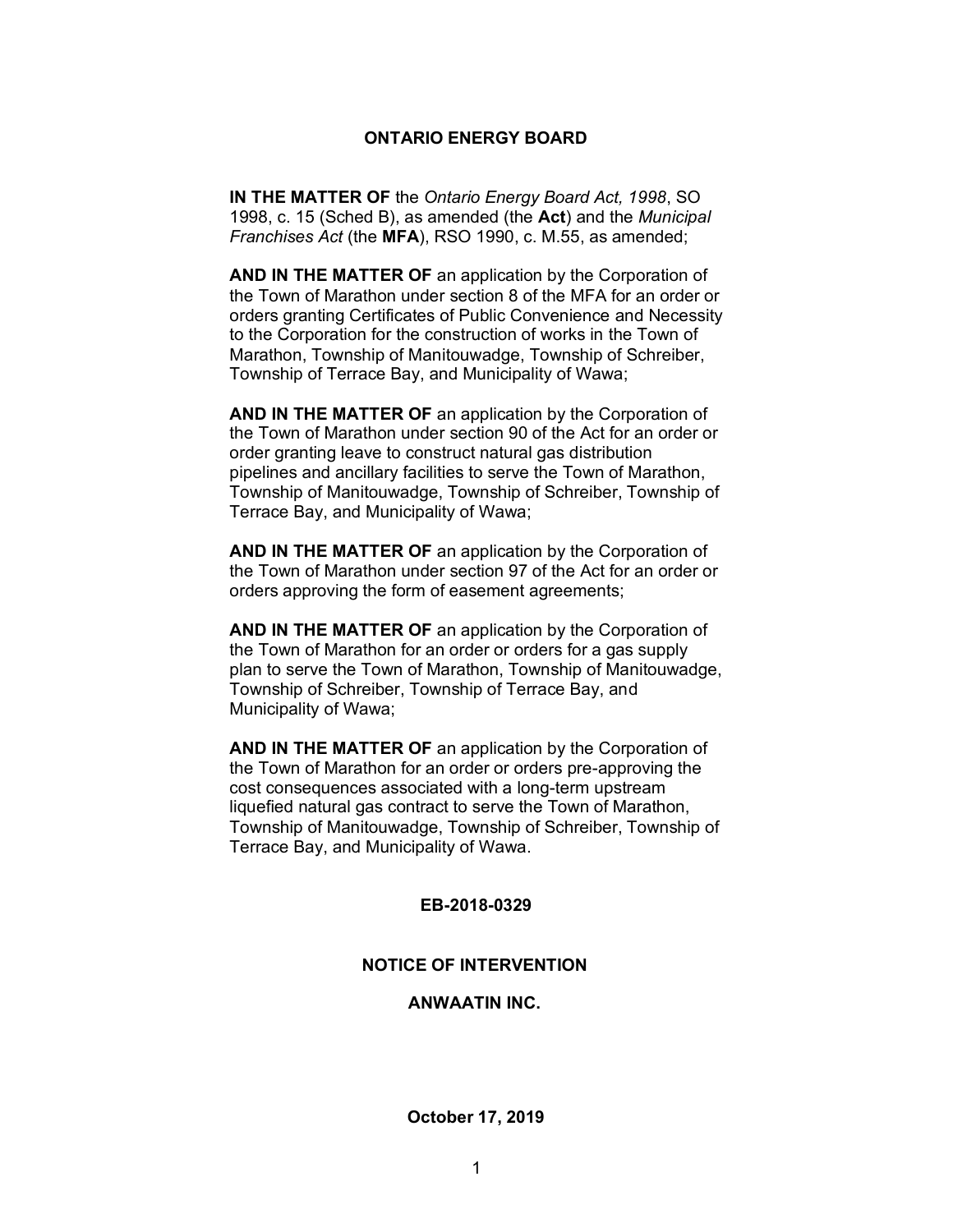#### **A. Application for Intervenor Status**

1. Anwaatin Inc. (**Anwaatin**) hereby requests intervenor status in the matter of the application of the Corporation of the Town of Marathon (the **Corporation**), on its own behalf and as representative of the Township of Manitouwadge, the Township of Schreiber, the Township of Terrace Bay, and the Municipality of Wawa (the **Municipalities**), for certain approvals from the Ontario Energy Board (the **Board**) to furnish natural gas service within the Municipalities (the **Application**). This notice of intervention is filed pursuant to Rule 22 of the Board's *Rules of Practice and Procedure* (the **Rules**). Pursuant to section 22.05 of the Rules, this notice is filed after the Board's prescribed deadline. Anwaatin submits that no party should be prejudiced by its late intervention and requests the Board's indulgence in accepting this late notice of intervention without the formality of a motion. If granted late intervenor status, Anwaatin agrees to accept the record in this proceeding as it presently exists.

#### **B. Anwaatin and its Interest in the Proceeding**

- 2. Anwaatin is an Indigenous business corporation that works with Indigenous communities in linked energy markets that include Ontario, Quebec, California and Manitoba. Anwaatin's mission is to ensure that Indigenous communities are afforded reliable and affordable energy and have a central role in energy-related climate change action. Its business focusses on (i) access to efficient electricity and natural gas energy solutions for indigenous communities; (ii) ensuring Indigenous communities have reliable energy transmission and distribution in order to meet basic needs and facilitate economic development; (iii) addressing poor electricity reliability and the disparate and adverse impacts that it has on Indigenous communities and Aboriginal rights; and (iv) strengthening distributed energy resources in Indigenous communities to facilitate resilience and efficient electrification solutions to address climate change. Anwaatin's members have a strong interest in seeking access to natural gas for community distribution and business interests, including forestry and mining.
- 3. Anwaatin's member Indigenous communities for this proceeding include, subject to further confirmation:
	- Aroland First Nation; and
	- Animbiigoo Zaagi igan Anishinaabek.

Additional Indigenous communities identified in the Application may also be included among Anwaatin's Indigenous members in this proceeding.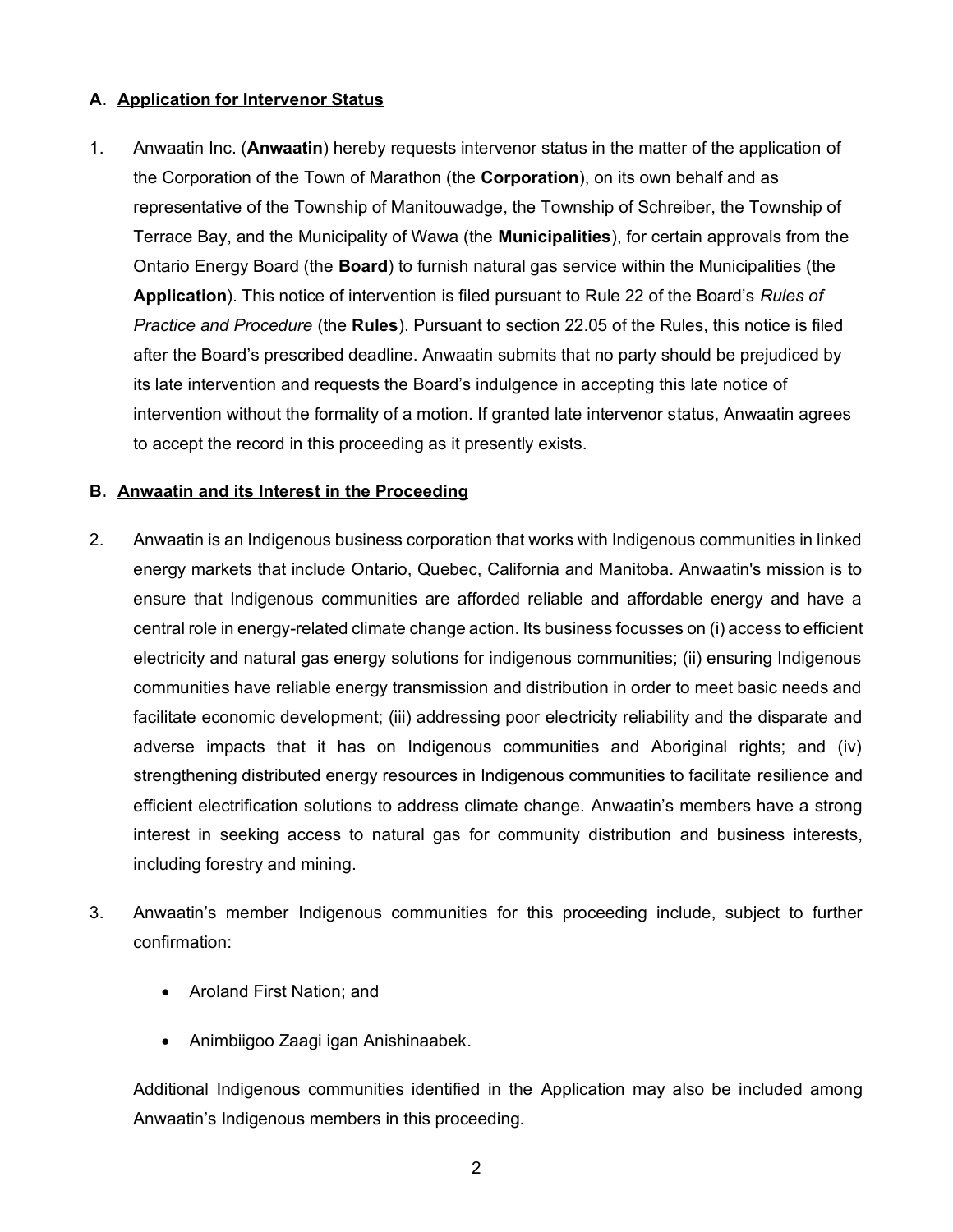- 4. Anwaatin has been active in representing various Indigenous interests before the Board in a number of natural gas and electricity proceedings, including the Board's generic proceeding on natural gas expansion (EB-2016-0004), EPCOR Natural Gas Limited Partnership's leave-toconstruct (EB-2018-0263) and rates (EB-2018-0264) proceedings, the Southern Bruce franchise combined proceeding (EB-2016-0137 / EB-2016-0138 / EB-2016-0139), the Enbridge Gas Inc. Georgian Sands (EB-2018-0226) and Chatham-Kent (EB-2018-0188) leave-to-construct proceedings, and Hydro One Networks Inc.'s transmission rates (EB-2016-0160 and EB-2019- 0082) and distribution rates (EB-2017-0049) proceedings.
- 5. Anwaatin hopes to provide the Board with the unique perspective of the disproportionate number of Indigenous communities currently living in energy poverty in Ontario. It also provides stakeholder views on the differential impact of natural gas franchise and related matters on remote and near-remote communities. To assist the Board in responding to these issues, Anwaatin will address unique consideration of, and potential solutions for, Indigenous peoples in this proceeding.

## **C. Nature and Scope of Anwaatin's Intended Participation**

6. Anwaatin intends to be an active participant in this proceeding and will act responsibly to coordinate with other intervenors where common issues may arise and may be addressed. Anwaatin intends to participate actively to request information, assess any motions, test evidence, submit written interrogatories, and provide argument. Anwaatin may also submit evidence subject to the development of the record in this proceeding.

#### **D. Costs**

- 7. Anwaatin is, in accordance with s. 3.03(b) of the Board's *Practice Direction on Cost Awards*, eligible to seek an award of costs as Anwaatin is a party that primarily represents an interest or policy perspective that is relevant to the Board's mandate and to the proceeding.
- 8. Anwaatin represents the interests of a unique and otherwise unrepresented set of Indigenous energy consumers in Ontario and is committed to ensuring that they are served through access to affordable, reliable, sustainable, and modern natural gas service. Anwaatin requests an award of costs in this proceeding given that its comments serve a direct interest and policy perspective that is relevant to the Board's mandate and pressing for Ontario's energy consumers. The Board has granted Anwaatin cost eligibility in several Board proceedings, including each of those referred to above in paragraph 4.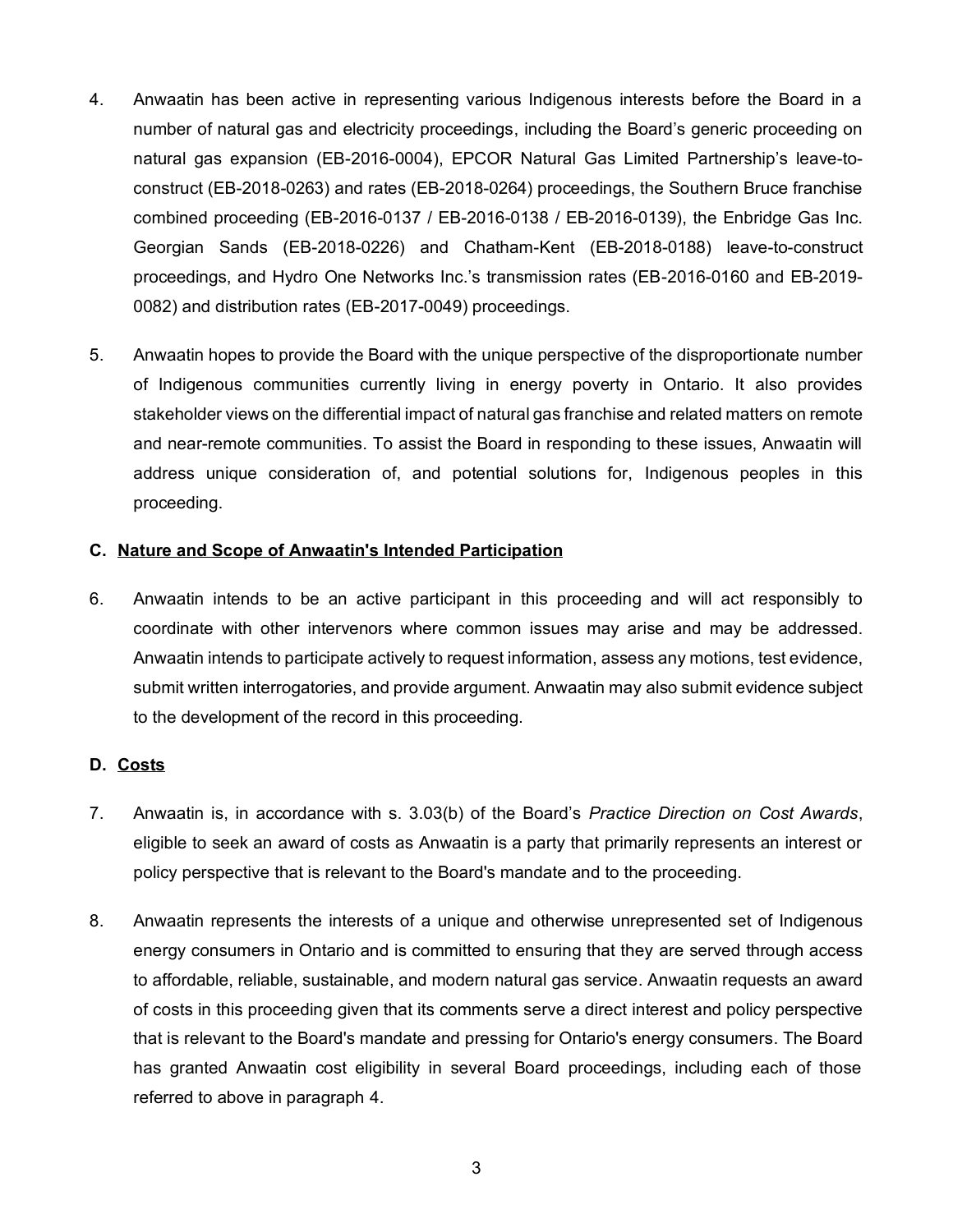9. Anwaatin therefore submits that it is appropriate for the Board to award Anwaatin costs in the context of this proceeding, and hereby requests cost eligibility.

## **E. Anwaatin's Representatives**

10. Anwaatin hereby requests that further communications with respect to this proceeding be sent to the following:

#### **Anwaatin Inc.**

c/o Mississaugas of the New Credit First Nation 3034 Mississauga Road, RR#6 Hagersville, Ontario N0A 1H0

| Attention: | Larry Sault, CEO   |
|------------|--------------------|
| Telephone: | 416-675-3226 x 311 |
| Facsimile: | 226-314-2100       |
| Email:     | larry@anwaatin.com |

## AND TO ITS CONSULTANT

## **Shared Value Solutions Ltd.**

62 Baker Street Guelph, ON N1H 4G1

| Attention: | Don Richardson, Managing Partner        |
|------------|-----------------------------------------|
| Telephone: | 226-706-8888 x 101                      |
| Fascimile: | 226-314-1200                            |
| Email:     | don.richardson@sharedvaluesolutions.com |

# AND TO ITS COUNSEL

## **DeMarco Allan LLP**

Bay Adelaide Centre 333 Bay Street, Suite 625 Toronto, ON M5H 2R2

| Attention: | Elisabeth DeMarco     |
|------------|-----------------------|
| Telephone: | $(647)$ 991-1190      |
| Facsimile: | 1-888-734-9459        |
| Email:     | lisa@demarcoallan.com |

| Attention: | Jonathan McGillivray      |
|------------|---------------------------|
| Tel:       | $(647)$ 208-2677          |
| Facsimile: | 1-888-734-9459            |
| Email:     | jonathan@demarcoallan.com |